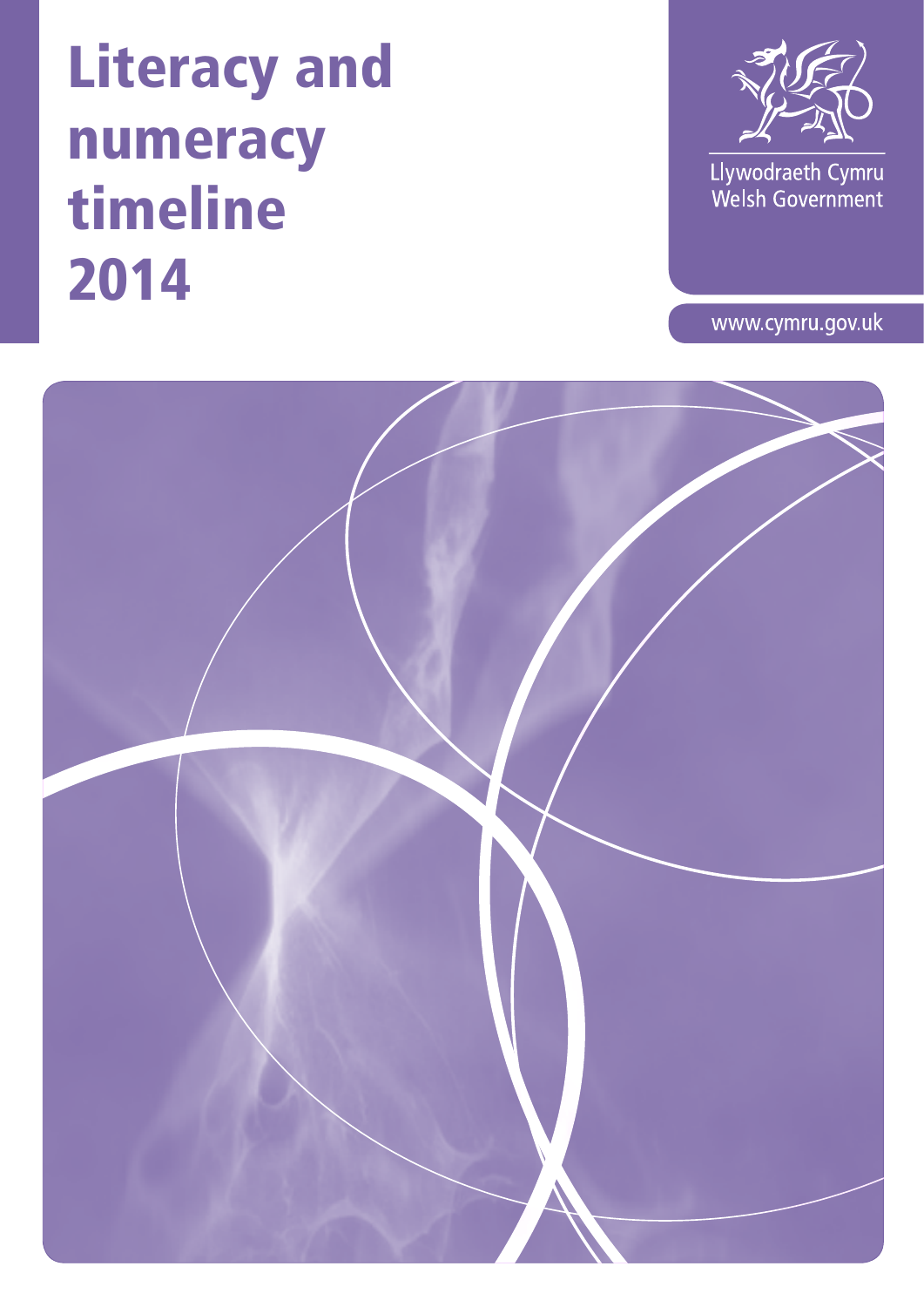

This wall planner provides practitioners with a detailed timeline on forthcoming events and information to support the National Literacy and National Numeracy Programmes, including the National Literacy and Numeracy Framework (LNF) and National Reading and Numeracy Tests.

You can access a range of useful information including the LNF, learning packs and information for the National Reading and Numeracy Tests on Learning Wales at

#### [www.learning.wales.gov.uk/](www.learning.wales.gov.uk%20improvementareas/%3Flang%3Den) [i](www.learning.wales.gov.uk/improvementareas/?lang=en)[mprovementareas/?lang=e](www.learning.wales.gov.uk%20improvementareas/%3Flang%3Den)[n](www.learning.wales.gov.uk/improvementareas/?lang=en)

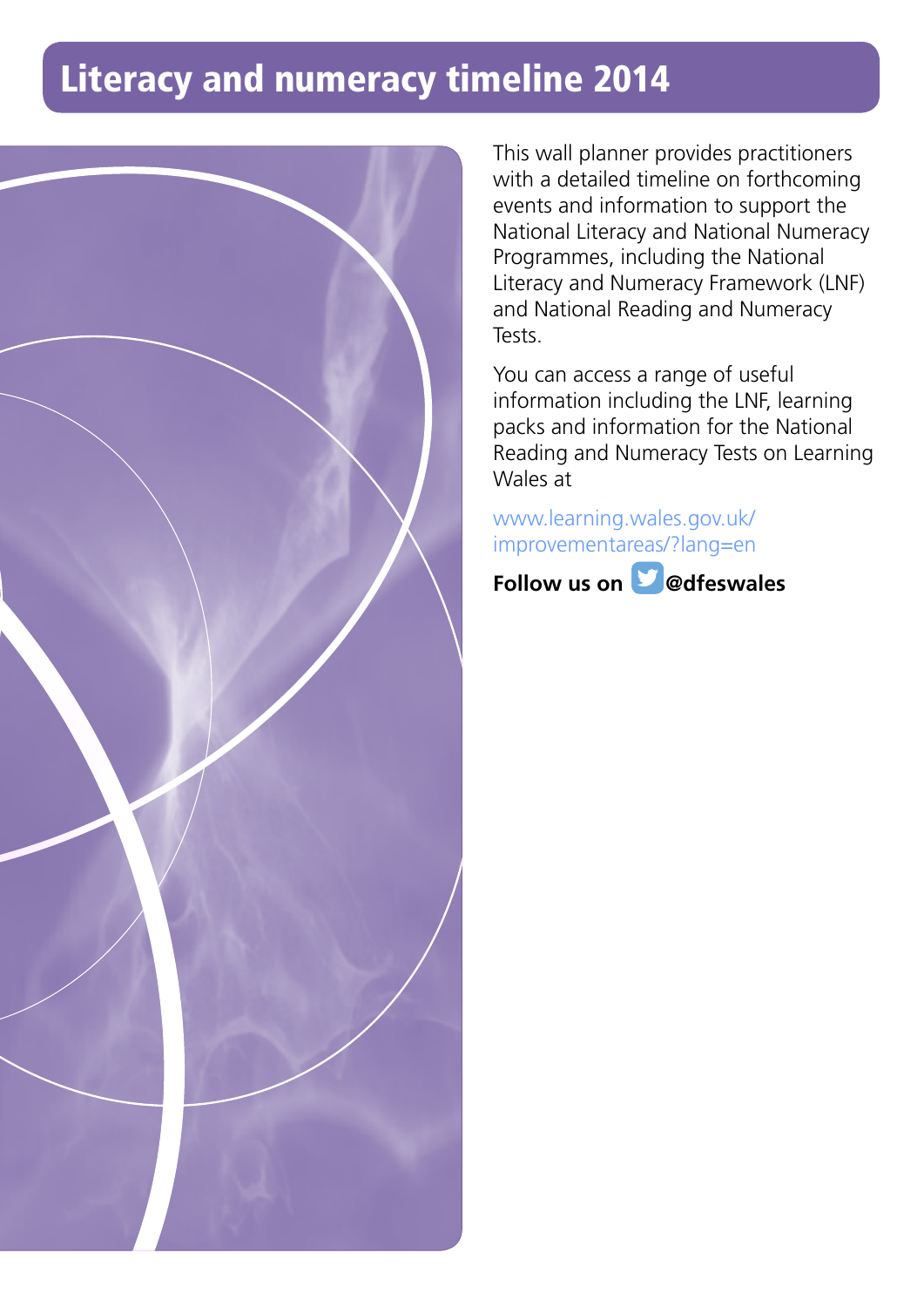### January

**Literacy and numeracy learning packs launched on Learning Wales which build on the Masters in Educational Practice (MEP) modules.**

### February

#### Numerical reasoning teacher support materials available online (Tranche 1)

- **• Classroom materials to support teachers in the learning and teaching of numerical reasoning.**
- **• 'What is numerical reasoning?' introduction to numerical reasoning.**
- **• Information on avoiding test pitfalls.**

### March

#### National Reading and Numeracy **Tests**

**• Test administration handbook 2014 including access and disapplication guidance published.** 

### April

#### National Reading and Numeracy **Tests**

**• Headteacher declaration form published on Learning Wales.**

#### National Reading and Numeracy **Tests**

**• Parent/carer guide to the National Tests published.**

#### National Reading and Numeracy Tests

**• Papers sent to schools from 28 April.**

#### Numerical reasoning

**• School leader events with National Numeracy (including leadership guide).**

#### Numerical reasoning

**• Review of numerical reasoning teaching resources.**

#### Numerical reasoning

**• Teacher support materials available online (Tranche 2).**

#### National Support Programme

**• Phase 3 support to begin in schools.**

#### National Support Programme

**• Professional development workshops, videos and support materials available on Learning Wales (provisional).**

#### National Literacy and Numeracy Framework

**• Part one of guidance on formative assessment of the LNF published on Learning Wales.**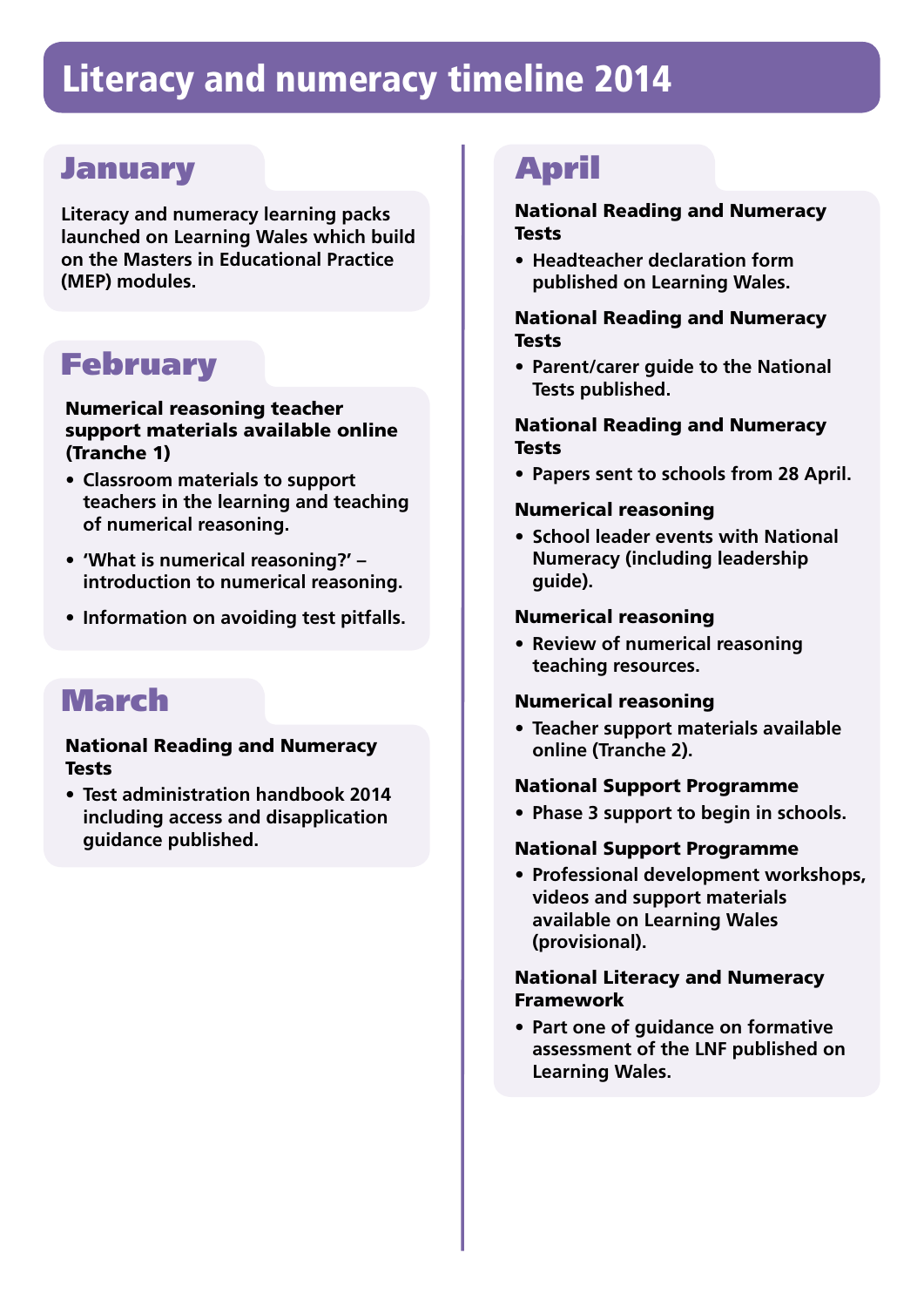### **May**

#### National Reading and Numeracy Tests

**• Testing window 7–13 May (inclusive).** 

#### National Reading and Numeracy **Tests**

**• Test marking.**

#### National Reading and Numeracy **Tests**

**• Post-test diagnostic tools for Reading and Numeracy available online.**

#### Numerical reasoning

**• Learning and teaching materials for each year group available online, including markscheme, exemplars and commentary to support teacher assessment and ongoing planning.** 

#### Numerical reasoning classroom activities available online.

### June

#### Numerical reasoning

**• Commencement of subject leader events with National Numeracy.**

#### National Reading and Numeracy **Tests**

**• Deadline for schools to upload test scores (as set by local authority but by 6 June).** 

### July

#### National Reading and Numeracy **Tests**

**• Data validation.** 

Report to parents/carers on National Reading and Numeracy Tests (15 July).

#### National Literacy and Numeracy Framework

**• Narrative report to parents/carers.**

### August

#### National Reading and Numeracy Tests

**• Welsh Government National Statistical Release on 2014 tests.**

#### National Reading and Numeracy Tests

**• Report to schools.**